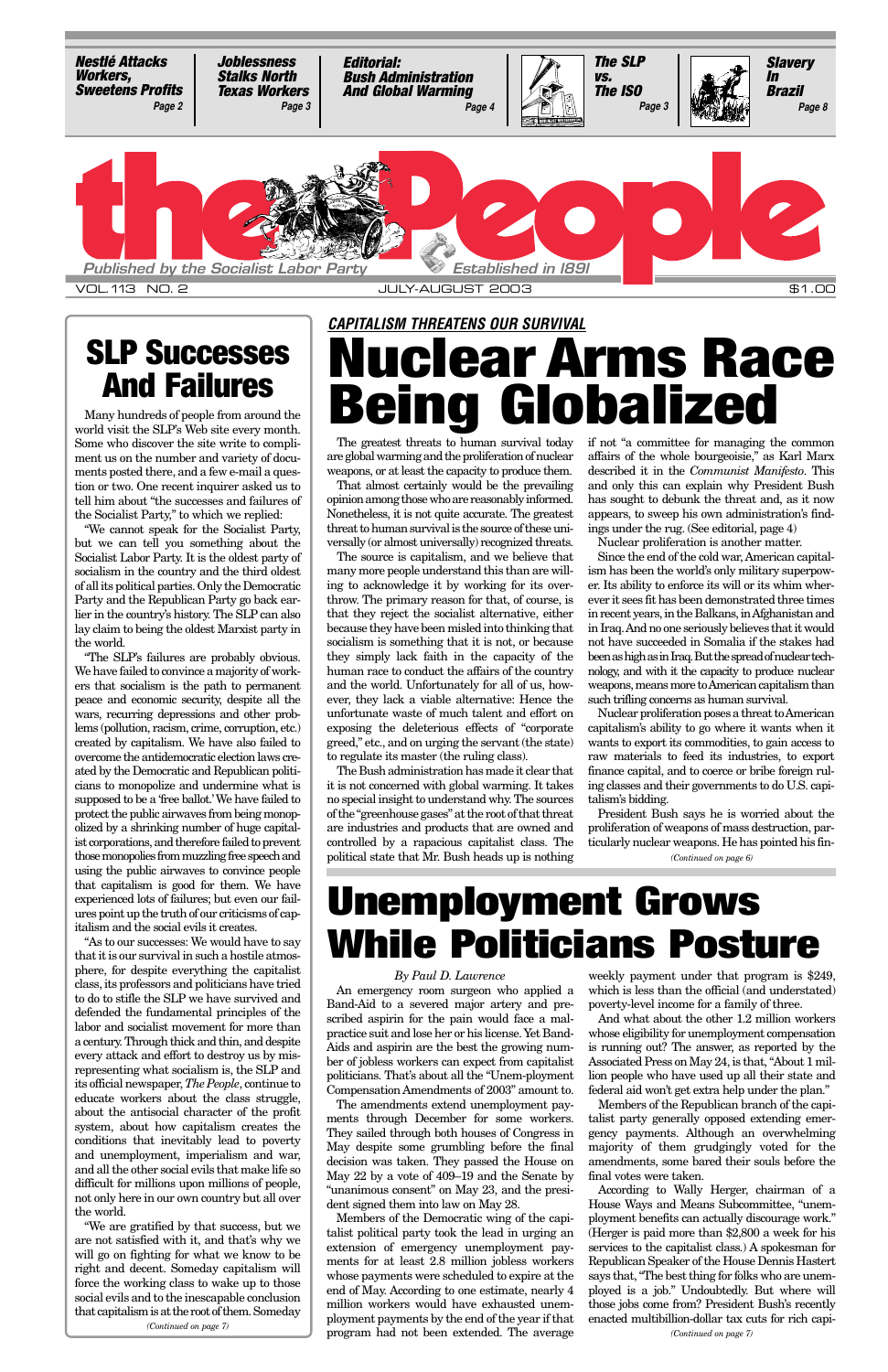#### *By Paul D. Lawrence*

In a commentary written for the *Los Angeles Times*, one Stuart Appelbaum assails Nestlé USA for "corporate greed." He is particularly incensed at its closing its Fulton, N.Y., chocolate factory, which has been in operation since 1898. The sole reason for closure was to save on payments into the workers' pension fund. The average age of the workers being 52, the sooner Nestlé closed the plant, the more it would save.

Appelbaum also cites other instances of Nestlé taking "the low road"—replacing skilled workers with machinery at some plants, closing others, abandoning areas of its "core competency," and moving into a different line by acquiring Ralston Purina, the pet-food maker.

None of this should come as a surprise to anyone acquainted with how capitalism operates. But Appelbaum is unfamiliar with that. He is president of the Retail, Wholesale and Department Store Union and a vice president of the AFL-CIO. In other words, Appelbaum is a labor lieutenant of the capitalist class. He has made a career of concealing the fact of the class struggle and preaching that capital and labor are partners.

He is particularly angry because "the Fulton workers had the lowest absentee rate, the best safety record and highest efficiency rate within their division." In other words, the union had kept its end of the bargain. It provided a disciplined, organized, docile labor force for Nestlé to exploit. But Nestlé reneged, and its actions are making Appelbaum's job difficult.

Appelbaum praises Al Gore's language of "class warfare" that some "New Democrats" have criticized. After all, he needs some militant-sounding rhetoric to disguise the bankruptcy of procapitalist unionism. But "class warfare" is not the word, at least not now. There is, of course, a class struggle going on between the capitalists and the workers they exploit. But it's hardly at the intensity of warfare, and the struggle is pretty one-sided, thanks to the likes of Appelbaum.

The labor lieutenants of capitalism bamboozle workers by praising certain procapitalist politicians like Gore as "friends of labor" and squander millions of dollars raised from their members on promoting the careers of such friends of capitalism.

They have unionized only 13.5 percent of the nonagricultural labor force. And they have divided them into separate units and use the

contract, with its standard no-strike clause, to prevent workers from effectively acting as one in their own interests.

Daniel De Leon observed, "The mission of unionism is not to act as rear-guard to an army defeated, seasoned in defeat, habituated



to defeat, and fit only for defeat," although it is doubtful today's unions could ever be considered a rear guard.

De Leon continued: "The mission of unionism is to organize and drill the working class for final victory—to 'take and hold' the machinery of production, which means the administration of the country." That means organizing all workers, industry by industry, into an integral whole. It means educating workers about the facts of exploitation, for example, that corporate profits come from the unpaid labor of workers. It means explaining that private ownership of productive property is an anomaly when the means of production are operated by the collective, socialized labor of the working class. It means preaching that, on the political field, workers need neither Republican nor Democratic "friends of labor," but their own political party that demands the destruction of capitalism, not its continuation.

<span id="page-1-0"></span>

### **'Free Trade' And Steel**

I received an inquiry about the SLP from a steelworker in Oklahoma. He found us on the Web but didn't download *The People* or anything else. He wanted additional information and said he had been a Socialist for a long time. He asked me if I knew what had been happening in the steel industry, attributing the layoffs and bankruptcies to free trade agreements and, by implication, NAFTA. He asked me if we were Marxist and I told him we were, and gave him a very brief description of the SLP and what our goal was.

> B.B. via email

*Reply*—"Steelworker" is wrong about free trade agreements being at the bottom of the steel industry's woes. Overcapacity relative to markets is the immediate cause, and that, obviously, is rooted in the "market system" itself. Trade agreements are like levees and dikes. They are used to keep water out or to let it in, but they have nothing to do with how much water there is in the stream or how high it might rise. Steel is plentiful, hence it is cheap. As a result, the American product cannot compete on the global market and domestic markets are being flooded with the foreign product.

Steel capitalists complain about cheap foreign products being "dumped" on the market. That got them a sympathetic hearing with the Bush administration, which imposed some sort of barrier against foreign steel in March. But the number of politicians concerned more with the interests of the capitalists who consume steel than with those who produce it almost certainly a majority—may have to override that soon. In April, for example, the following item appeared on the Web:

### "STEEL IMPORTS FOR MARCH 2003 INCREASED 31 PERCENT FROM FEBRUARY 2003

"April 29, 2003

"Newly released preliminary government figures covering steel imports for the month of March 2003 show that steel imports increased 31 percent from February 2003 levels."

That's enough to show that domestic consumers of foreign-produced steel like the lower prices.

And over the weekend this item showed up on the Net:

"Saturday, May 3, 2003 at 09:00 JST

"GENEVA—A World Trade Organization (WTO) panel probing complaints from European Union, Japan and six other countries on steel import curbs imposed by the United States has issued a final ruling that the U.S. move, in force since March last year, violates WTO trade rules, trade sources said Friday.

"The sources said the WTO dispute settlement panel sent a final report on its findings to the parties involved in the dispute on Friday, setting the stage for another round of adjudication at the WTO Appellate Body. The panel's decision, however, is likely to stand as the WTO Appellate Body rarely overturns the basic conclusions reached by a dispute settlement panel. (*Kyodo News*)"

This shows that the "flood waters" are beating against the U.S. "levee."

How this will play itself out remains to be seen, particularly when the interests of the steel industry are weighed against the export interests of other capitalists who need access to E.U., Japanese and other markets.

# **Nestlé Attacks Workers, Sweetens Profits**

### *Do You Belong?*

Do you know what the SLP stands for? Do you understand the class struggle and why the SLP calls for an end of capitalism and of its system of wage labor? Do you understand why the SLP does not advocate reforms of capitalism, and why it calls upon workers to organize Socialist Industrial Unions?

If you have been reading *The People* steadily for a year or more, if you have read the literature recommended for beginning Socialists, and if you agree with the SLP's call for the political and economic unity of the working class, you may qualify for membership in the SLP. And if you qualify to be a member you probably should be a member.

For information on what membership entails, and how to apply for it, write to: SLP, P.O. Box 218, Mountain View, CA94042-0218. Ask for the SLP Membership Packet.

the People **P.O. Box 218, Mountain View, CA 94042-0218**

❑ **\$5 for a 1-year sub** ❑ **\$9 for a 1-year sub by first-class mail**

| <u>NAME __________________________________</u>               | PHONE |  |
|--------------------------------------------------------------|-------|--|
|                                                              |       |  |
| $C\Gamma Y$<br>Make check/money order payable to The People. |       |  |
|                                                              |       |  |



*In a class by itself... The Working Class.*

*Read The People.*

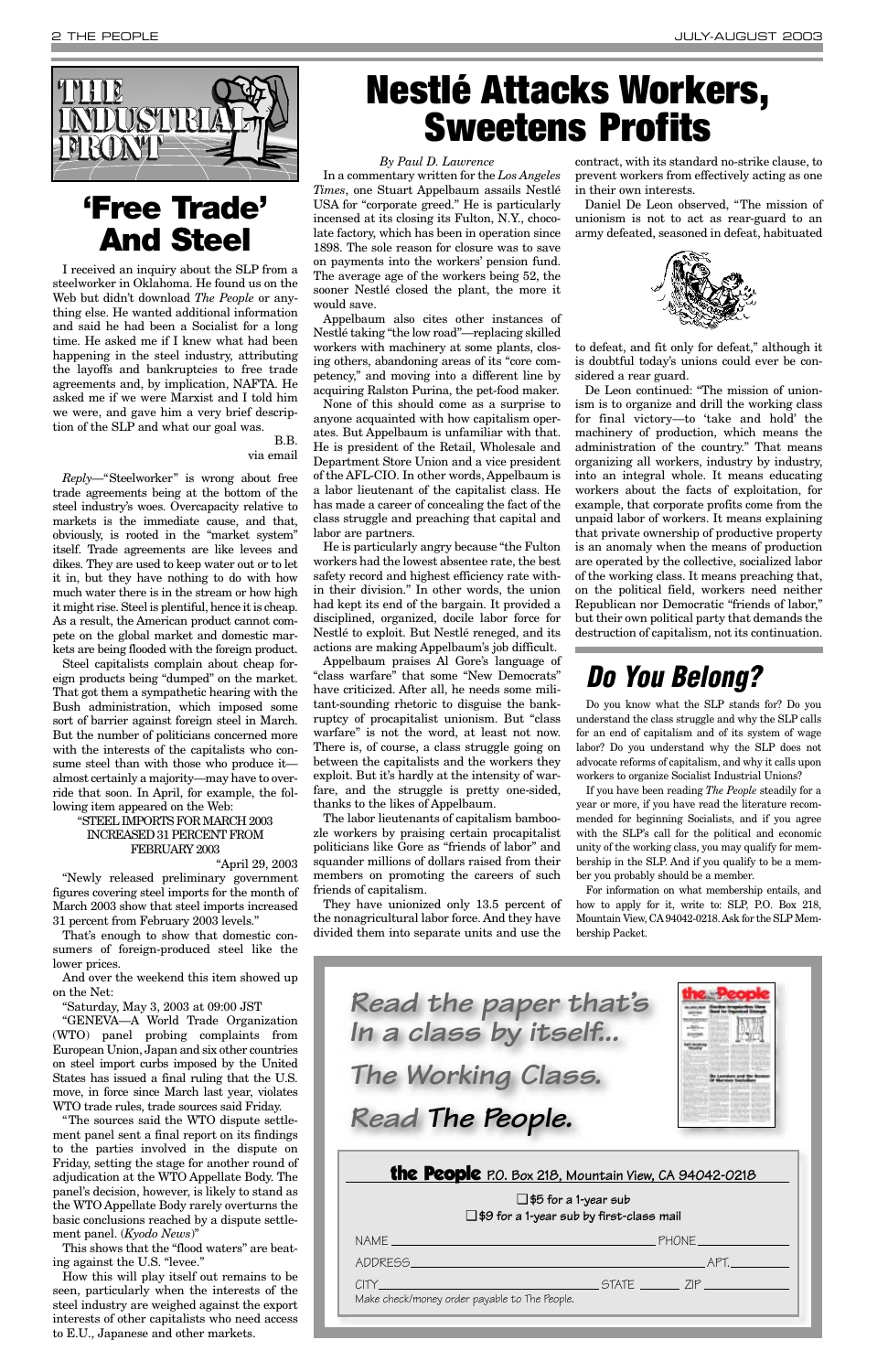### *By B.B.*

Unemployment continues to grow in the Dallas-Fort Worth area, where 105,000 jobs have been lost over the past three years. The only significant sector of the economy hiring these days is the so-called defense industry, where science, technology and human labor are squandered wholesale.

The technology sector continues to founder, with massive job losses affecting between 30,000–40,000 workers. American Airlines, after cutting 3,000 workers from its payroll in the last year, plans to hand out pink slips to another 7,100 unionized workers. Despite the airline's bankruptcy ploy and the subsequent concessions wrung from the three unions

"representing" flight attendants, pilots and mechanics, their employment remains tenuous.

The largest 100 companies in the Dallas-Fort Worth area currently employ 428,740 workers, according to the *Dallas Morning News*. That number suggests a loss of almost 5,000 jobs over the year.

Dallas-based Greyhound Lines cut 200 employees, and the expectation is for more layoffs to come. "People just aren't traveling as much as they used to," a spokesperson declared. "We are not getting hit to the extent the airlines are, but we are still feeling the bruises of Sept. 11."

Notwithstanding all this, Jeff Kaye, who heads a local job recruiting firm, expressed restrained optimism. "So you had a bad economy, you had the dot-com crash, you had Sept. 11, you had massive layoffs and you never got worse than 6 percent? We've had the worst stock market since the Great Depression. The statistics are staggering. Yet we never went worse than a 6 percent unemployment rate."

But such government percentages tend to obscure the reality of the human misery unemployment causes, and they frequently disguise its extent. Even the coy Mr. Kaye admitted that many unemployed workers eventually stop looking for jobs and drop out of the "labor pool" completely.

Unemployed workers are dropping out of the

Unemployment is inherent in capitalism. The system's contradictions make full employment impossible, even when the stimulus is war or the preparation for war. Marx and Engels succinctly summed up the underlying cause in the *Communist Manifesto*: "For many a decade past the history of industry and commerce is but the history of the revolt of modern productive forces against modern conditions of production...."

labor market in growing numbers, but they also persist longer in their search for work before giving up hope. Challenger, Gray & Christmas Inc., the Chicago-based "outplacement" firm, has measured the current average period required to find work these days. It now takes those who succeed in locating new jobs an average of 4.2 months to find them, as opposed to 2.3 months in 2001. This is the longest search time in the 17-year history of the company's record keeping. What little savings unemployed workers have, if any, quickly vanishes in two months, much less four. In the interim what happens to sustenance for the family, or to car and mortgage payments?



The answer is hinted by the "good news": Anonymous "experts" speculate that the current business slump is ending and that jobs will emerge at the end of the year, a mere six months away. Cheery news indeed! How is this to come about we may ask?

One partial exception from the general eco-

nomic slump is in the "defense" industry. Fort Worth-based Lockheed Martin Aeronautics Co., for example, is hiring because it got the government contracts for the F-35 "Joint Strike Fighter."

"Thus far, the Defense Department has committed \$22.9 billion for the construction of 22 F-35s," the May issue of *Popular Mechanics* reported. "The Air Force and Marines will each get five flying aircraft, the Navy four. The remaining eight will be nonflying versions for various testing programs. The Pentagon estimates it will eventually need as many as 3,000

F-35s, at a total cost of \$200 billion...."

No wonder, then, that Lockheed Martin has hired 3,400 workers over the past year, bringing their wage slave count to 15,400. Considering the massive destruction of Iraq and the military equipment, weaponry and ammunition expended in that debacle, replenishment could well be part of the economic "stimulus" President Bush hopes will enhance his chances for reelection in next year's presidential election campaign. That type of economic stimulus for North Texas, and possibly for the whole nation, only underlines the destructive and antisocial character of capitalism.

Large cooperative bodies of workers socially operate those modern productive

forces, but they are privately owned by a small class of industrial autocrats. This is one of the fundamental contradictions of the system. That contradiction between social or collective production and private ownership can only be eliminated by bringing the means of production and distribution under democratic social control and collective ownership by society.

# <span id="page-2-0"></span>*Joblessness Stalks North Texas Workers*

### **War, Peace—and Stock Gambling** (*Weekly People*, Aug. 8, 1953)

*The New York Times*, July 28, described the stock market fluctuations in reaction to the different phases of the Korean war as "both traditional and logical." It added that it was not peace as such, nor war as such, that sent tremors through the market, "but the transition from one to the other."

As evidence, the *Times* cited the "pretty bad

time" the market went through in April when the news showed that prospects were increasing for a resumption of full-scale armistice negotiations in Korea. As further evidence, it cited the fact that the previous "pretty bad time" for the market was in November 1950, "when we learned for the first time that the Chinese has entered the war, thus vastly increasing its potential dimensions and its life expectancy." The most recent "pretty bad time" was a result of the prospect of a truce. The earlier "pretty bad time" was the result of the prospect of a costlier war. In contrast, the market reaction to the actual truce, on July 29, was slight, because the truce had been anticipated and discounted. It all sounds rather abstract, and that's the way it was intended to sound. The fact is, though, that the "abstract" readjustments, both those anticipated and those that hit the market suddenly, were the product of the concrete *profit* potentialities of the particular situations. A realization of this fact removes the phenomena of price rises and falls on the stock and commodity markets from the realm of natural law to that of social mechanics. Stock market profits and losses are made and suffered by human beings who speculate on death and destruction or gamble on the temporary absence of war.

Viewed in these terms, the speculation is indefensible. Hence the attempt of the defenders of capitalism to place the market fluctuations in the realm of natural law. The workervictims of war can't do anything about natural laws, but they *can* do something about the mechanics of society. They can change those mechanics. They can outlaw war, end exploitation and abolish poverty and insecurity by reconstructing society on a socialist basis. And they will—once they realize that profits are squeezed from their blood and marrow through their toil and their death!



*The People* (ISSN-0199-350X), continuing the *Weekly People*, is published bimonthly by the Socialist Labor Party of America, 661 Kings Row, San Jose, CA 95112-2724.

Periodicals postage paid at San Jose, CA 95101-7024. Postmaster: Send all address changes to *The People*, P.O. Box 218, Mountain View, CA 94042-0218. Communications: Business and editorial matters should be addressed to *The People*, P.O. Box 218, Mountain View, CA 94042-0218. Phone: (408) 280-7266. Fax: (408) 280-6964.

Access *The People* online at: www.slp.org. Send e-mail to: thepeople@igc.org.

Rates: (domestic and foreign): Single copy, \$1. Subscriptions: \$5 for one year; \$8 for two years; \$10 for three years. By firstclass mail, add \$4 per year. Bundle orders: 5–100 copies, \$16 per 100; 101–500 copies, \$14 per 100; 501–1,000 copies, \$12 per 100; 1,001 or more copies, \$10 per 100. Foreign subscriptions: Payment by international money order in U.S. dollars.



### **Reform or Revolution**

An address by Daniel De Leon

De Leon makes clear why reform may be logical at one stage of social development, while at another it may be the worst criminal nonsense.

48 pages—\$1.25 postpaid

**NEW YORK LABOR NEWS P.O. Box 218 Mtn. View, CA 94042-0218**

**E. Gentry for** *The People*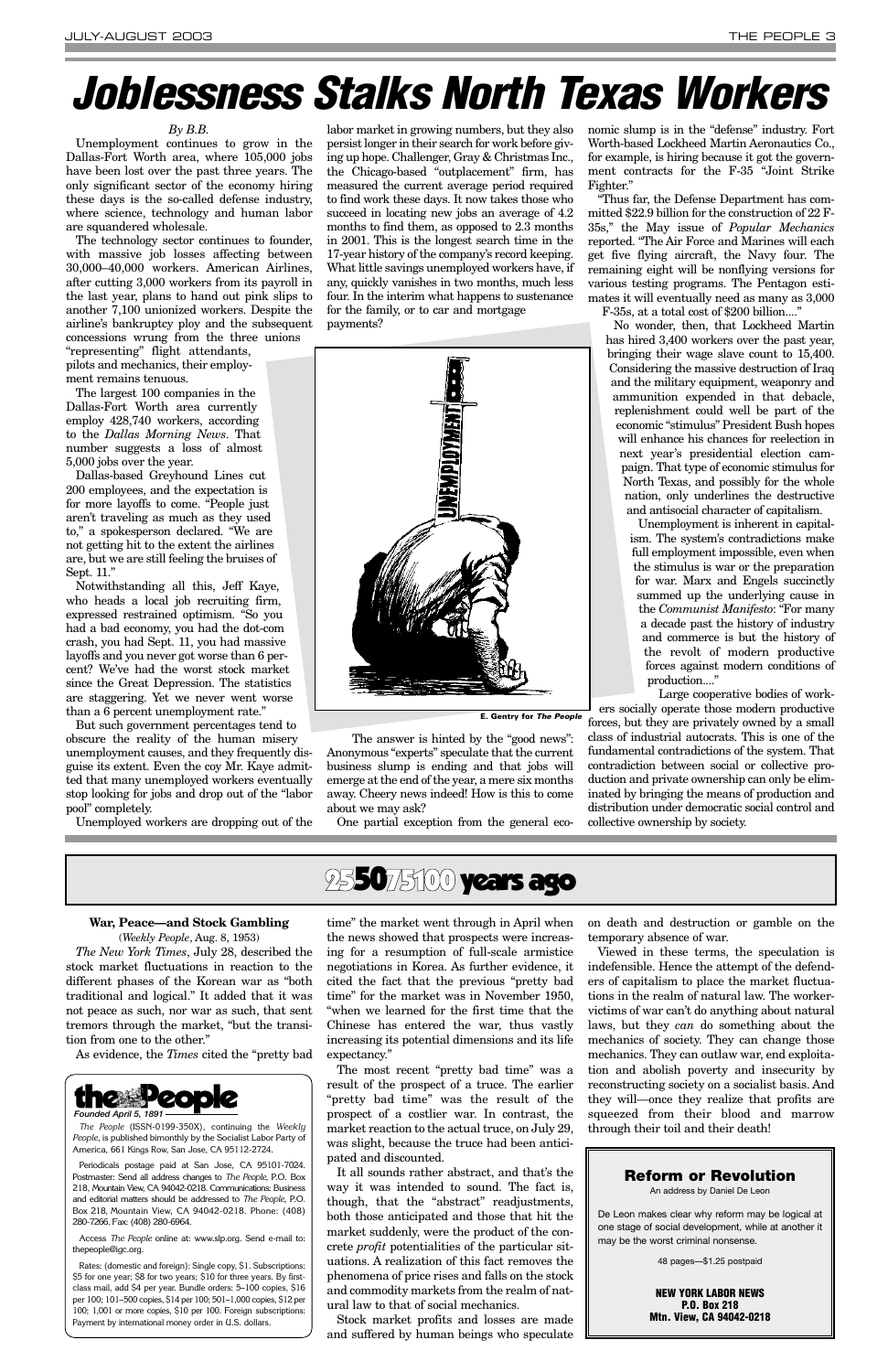It is said that Nero fiddled while Rome burned in 64 A.D. The Bush administration, defending the material interests of big coal, oil and auto capital and other segments of the capitalist class, is doing even worse while the crisis of global warming continues to gather intensity.

Incredibly, though some scientists are reportedly wondering if our planet isn't approaching a global warming "meltdown," the Bush administration is still trying to deny that the crisis even exists. It recently proved exactly how far it would go to continue denying the crisis.

At press time, the release of an Environmental Protection Agency report on the state of the environment was imminent. Documents leaked to *The New York Times* showed that, as the British publication *The Guardian* put it on June 20, before okaying its publication "White House officials...cut details about the sudden increase in global warming over the past decade compared with the past 1,000 years and inserted information from a report that questions this conclusion...which was partly financed by the American Petroleum Institute."

One memo circulated among staff within the agency in April said the report "no longer accurately represents scientific consensus on climate change."

*The People* is no arbiter of scientific validity. Neither is the Socialist Labor Party. But when even the bureaucracy of the misnamed Environmental Protection Agency acknowledges publicly that "scientific consensus on climate change" is that the crisis exists and that auto and industrial emissions are at least partly to blame, it is no doubt beyond time to act.

The EPA has since its establishment proven that it is primarily window dressing—an underfunded, toothless agency intended to promote the *idea* that something is being done about the massive rape of our environment and poisoning of our air, water and land by the profit mongers of "free enterprise." The service it provides in so doing is that of fending off demands that more must be done—or even more to the point, demands that an economy that routinely produces such poisoning should be scrapped altogether.

In 2002 the EPA finally suggested, much to the chagrin of Bush, that "human activity" might be at least partly responsible for the phenomenon. This year the administration is apparently taking no chances, editing out any passages it thinks offensive to the interests of its capitalist benefactors before the report is published.

Denying the problem or its cause at this late date should mark this administration for exactly what it is—the unabashed and criminal toady of those who wish to continue raping and poisoning the environment for profit no matter what it means for the future of the planet.

According to *The Guardian*, "Up to six degrees of warming is now predicted for the next 100 years by United Nations scientists from the Intergovernmental Panel on Climate Change (IPCC), if nothing is done about emissions of greenhouse gases, principally carbon dioxide, the chief cause of global warming." Bristol University researchers in England recently reported that their studies of the Permian geological period "show that six degrees of global warming was enough to wipe out 95 percent of the species which were alive on Earth...250 million years ago." Species diversity did not reach what it was before the cataclysm for another 100 million years.

<span id="page-3-0"></span>

Some scientists now worry that rising temperatures may cause a "runaway greenhouse effect" that cannot be stopped. In this worst-case scenario the polar ice caps and even Arctic tundra melt, oxidizing organic matter previously frozen in the ice, and releasing vast amounts of carbon dioxide and another greenhouse gas, methane.

Industrial and other emissions of greenhouse gases are not being significantly cut because emission controls diminish profits. Take away the profit motive in capitalist production and replace it with socialist production for human needs and wants and such controls become not only possible, but desirable. While capitalism reigns on Earth, the chance exists that the profit mongers will simply keep on fiddling until it is too late. Join the Socialist Labor Party and the fight for a future under a democratic socialist economy capable of halting and eventually reversing the damage done to the planet and all its inhabitants by the voracious capitalist system. *—K.B.*



#### **A Real Anti-Imperialist**

(*Daily People*, Oct. 24, 1900)

"It is clearly the interest of all wage earners to oppose imperialism, root and branch, and if they have any doubt on the subject, let them consider the cotton operatives of Egypt."

Mr. Crosby,\* of the anti-imperialistic league, has issued a small leaflet in which the above appears. The arguments in it are drawn mostly from the cotton industry of Egypt, and Crosby points out the fact that the prevailing wage is about  $12\ell$  a day. The industry is unimportant, because the absence of coal makes it impossible to carry manufacturing on at a profit. The abundance of coal in and near the Philippines would change this aspect of affairs, and our mills and factories would migrate thither.

While these statements are undoubtedly true, the most important fact of all is overlooked. The waiting millions of Asia and of the Pacific Islands are as nothing compared with the development of the machine and the organization of industry. We shall admit that they are a menace at the present time, but they are a menace, not through their numbers, not because they differ from us in face, in language and dress, but because they are a new field of labor power. They can be used only by the present capitalist system. The embryonic capitalist of 100 years ago was no more humane and no more patriotic than his descendant of today. He was just as eager for profits, and just as unscrupulous in obtaining them. He did not obtain them in the same measure, because the state of industry would not permit it. He would have exploited the Asiatic, but he had not the means. It is only when, through the development of machinery and the organization of industry, the capitalist is forced constantly to cut his own throat that he reaches out and employs the "barbarian."

Then again there is another element that Crosby overlooks, or else is not honest enough to admit. That is the fact that the only "pauper labor" in the world today is the machine. It varies alone in its increasing power. It gives to its possessor ever greater control. It also inflicts upon those who must have access to it, but who do not own it, misery such as no period in the world's history ever witnessed in a like measure. These combined facts: the necessity of access to virgin fields of labor and the tendency of machinery and organization at home to drive down the price of labor are responsible for the movement that Crosby tries to cry down.

### *Bush & Global Warming*





*Imperialism has evil effects. But imperialism is a product of capitalism. Hence, its evil effects are caused by capitalism.* 

Socialism is the collective ownership by all the people of the factories, mills, mines, railroads, land and all other instruments of production. Socialism means production to satisfy human needs, not, as under capitalism, for sale and profit. Socialism means direct control and management of the industries and social services by the workers through a democratic government based on their nationwide economic organization.

Under socialism, all authority will originate from the workers, integrally united in Socialist Industrial Unions. In each workplace, the rank and file will elect whatever committees or representatives are needed to facilitate production. Within each shop or office division of a plant, the rank and file will participate directly in formulating and implementing all plans necessary for efficient operations.

Besides electing all necessary shop officers, the workers will also elect representatives to a local and national council of their industry or service—and to a central

congress representing all the industries and services. This all-industrial congress will plan and coordinate production in all areas of the economy. All persons elected to any post in the socialist government, from the lowest to the highest level, will be directly accountable to the rank and file. They will be subject to removal at any time that a majority of those who elected them decide it is necessary.

Such a system would make possible the fullest democracy and freedom. It would be a society based on the most primary freedom—economic freedom.

For individuals, socialism means an end to economic insecurity and exploitation. It means workers cease to be commodities bought and sold on the labor market and forced to work as appendages to tools owned by someone else. It means a chance to develop all individual capacities and potentials within a free community of free individuals.

Socialism does not mean government or state ownership. It does not mean a state bureaucracy as in the former Soviet Union or China, with the working class oppressed by a new bureaucratic class. It does not mean a closed party-run system without democratic rights. It does not mean "nationalization," or "labor-management boards," or state capitalism of any kind. It means a complete end to all capitalist social relations.

To win the struggle for socialist freedom requires enormous efforts of organizational and educational work. It requires building a political party of socialism to contest the power of the capitalist class on the political field and to educate the majority of workers about the need for socialism. It requires building Socialist Industrial Union organizations to unite all workers in a classconscious industrial force and to prepare them to take, hold and operate the tools of production.

You are needed in the ranks of Socialists fighting for a better world. Find out more about the program and work of the Socialist Labor Party and join us to help make the promise of socialism a reality.

*(Continued on page 7)*

### what is socialism?

**From the standpoint of a higher economic form of society, private ownership of the globe by single individuals will appear quite as absurd as private ownership of one man by another. Even a whole society, a nation, or even all simultaneously existing societies taken together, are not the owners of the globe. They are only its possessors, its usufructuaries, and, like** *boni patres familias***, they must hand it down to succeeding generations in an improved condition.**

*—***Karl Marx***, Capital***, Vol. III**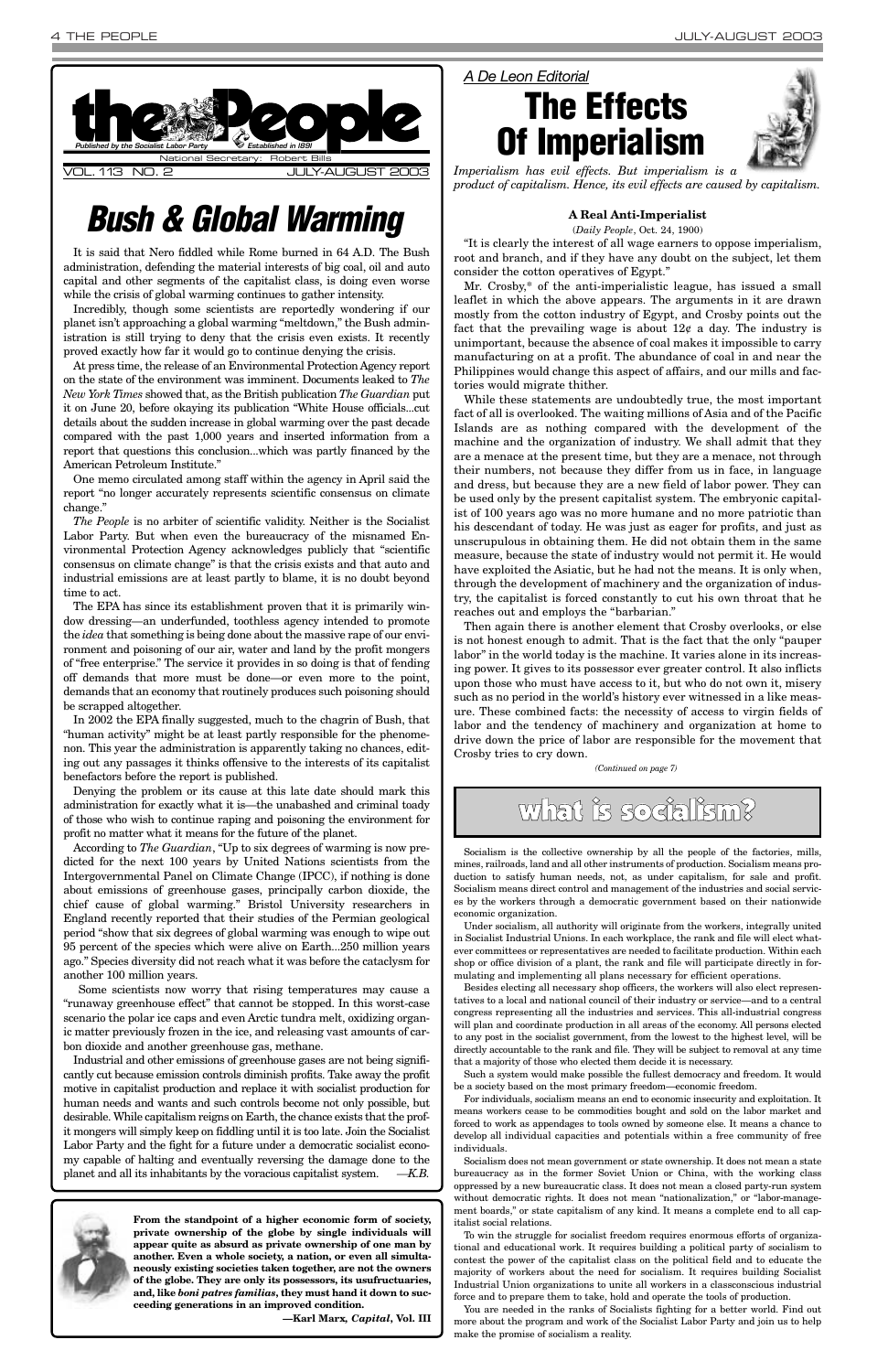How do you differentiate yourselves from the Communist Party, the Socialist Party, the Workers World Party or the International Socialist Organization?

bliv1013@...

### *Reply*—Sent *What's the Difference?*

Fair enough. Most of the explanation was very excellent and just what I asked for and I thank you for that. At the same time, I am still having a hard time differentiating between you and the ISO. You both seem to say the same thing. bliv1013@...

*Reply*—Thank you for your e-mail....We think you could have made our job easier if you had explained what the ISO has to say that made it difficult for you to distinguish it from the SLP. A visit to the ISO's Web site took us to "Where We Stand," and from that several points of difference caught our eye.

The ISO supports "trade unions," and presumably trade unionism. The SLP advocates industrial unionism. Trade unions organize by trade or occupation, thereby keeping workers divided, whereas industrial unions organize workers by industries, thereby uniting them regardless of occupation. The difference is important, because how the working class organizes on the economic field will be decisive in determining how the struggle for socialism will be conducted and how the new society will be organized. In addition, while the ISO sees "trade unions as essential to the fight for workers' economic and political rights" (under capitalism, we assume), it fails to identify any role for these economic organizations of the working class in carrying out the change from capitalism to socialism.

The SLP believes that if the working class cannot be organized economically it cannot be organized at all. What is it, after all, that defines and distinguishes the working class from the ruling class if it isn't its relationship to the means of production and distribution? The economic organization of the working class is essential to any movement for socialism. Without that organization socialism would be impossible to achieve.

This omission is not an accidental oversight. It is deliberate and flows out of the Leninist (and Trotskyist) view that workers cannot rise above "trade union consciousness." In other words, in the Leninist-Trotskyist scheme of things the working class is incapable of achieving classconsciousness. Accordingly, it must be

led to socialism by a political party. Marx rejected this idea before Lenin came up with it, and for that matter so did the SLP.

The ISO says, "The structures of the present government—the Congress, the army, the police and the judiciary—cannot be taken over and used by the working class." It says that these structures of the government "are designed to protect the ruling class against the workers." In place of these structures it proposes "an entirely different kind of state—a workers'state based on councils of workers'delegates and a workers' militia."

The SLP says that the political state itself, not simply the different forms it might take or structures it might adopt, is an instrument of class rule and must be abolished. The political state is based on territory, on geographic demarcations—cities, counties, states, nations —whereas socialism is based on industrial demarcations.

A "workers' state" composed of "workers' councils" is a contradiction in terms. Workers are not workers because of where they live—in this city or in that state—but because of their working. Councils of workers drawn from Pittsburgh or Los Angeles, Pennsylvania or California, would not be a difference in kind from a Congress of lawyers, or even much of a difference in form. The difference between a capitalist state and a "workers' state" is one of semantics only. At best it posits a state in which workers or their representatives would substitute for capitalists and their representatives in conducting an institution that presupposes classes and a ruling class's need for an instrument to oppress a ruled class.

A society divided into classes is not socialism, and a society without classes has no need of the instruments of class oppression. Apart from that, the picture conjured up by this formulation of a ruled class of workers ruling over a rul-

ing class of capitalist owners is ludicrous. Why would workers in political power continue to tolerate capitalists in economic power, and how could the workers' political power maintain itself as long as the capitalist class retained its economic power over them? It's pure nonsense.

What gives the state its power is the economic power of the ruling class, which enables it to provide its political instrument with the weapons needed to arm its police and its armies. A "workers' state" would not have that power if the industries remained under capitalist control, and if they did not remain under capitalist control—if the capitalist class was stripped of its capital—that class would disappear. Capitalists are not capitalists because they bear the title, but because they own and control capital. Strip them of that and they become powerless. With their disappearance the need for a political state in any form would also disappear. What would not disappear, however, is the need for some new form of organization—for something truly different in kind—to administer the economy. The ISO has no such difference of kind in mind with its "workers' state," whereas the SLP's Socialist Industrial Union program fits the bill exactly. It is that union of industries organized on a socialist basis that will be the government—the administration of things—under socialism.

The SLP stands with Marx and Engels on this

question. Socialism means the abolition of classes—of two groups of people, one of which owns and controls the means of wealth production and distribution, and one of which owns nothing but their ability to perform productive and otherwise socially useful labor—and with the abolition of classes any need for the state, i.e., the instrument by which class rule is enforced. Socialism, as Engels expressed it, is to be an administration of things. The things to be administered are the products and services that flow out of the industries, and the administrators will be the useful producers democratically organized to carry on production and the delivery of goods and services.

The ISO says, "To achieve socialism, the most militant workers must be organized into a revolutionary party to provide leadership and organiza-

> tion." The SLP understands the need for a political party, but its view of that party's role is fundamentally different from the Leninist-Trotskyist theory of a "vanguard party" to lead the working class to socialism. Indeed, no political party can lead the workers to socialism. The workers must make a conscious decision to organize themselves to achieve the socialist goal.

> Socialism, as Marx said, must be the classconscious act of the working class itself. The role of the party now, as the SLP sees it, is to stimulate classconsciousness and to urge the working class to organize itself into all-embracing industrial unions capable of taking control of the industries and services and operating them on a socialist basis. A political party without the economic organization of the working class to back it up cannot achieve socialism, or anything else, unless it is to stir the workers up and to leave them defenseless in face of the police and military power of the state. Even the largest political party, one that achieved an overwhelming majority of popular support at the polls or otherwise, would not have the power to enforce the will of that majority.

> No ruling class abandons its power and meekly steps aside just because a majority of people say that they should.

That requires force. What force does the ISO's "revolutionary socialist party...political leadership and [political] organization" offer to oppose "the structures of the present government...the army, the police..."? Is it the "workers' militia," and if it is, how will that militia be organized, disciplined and trained under the noses of "the structures of the present government...the army, the police..."? And even if these militias could be organized into forces capable of taking on the armies and the police without being squashed in their infancy, how would their success place the instruments of production in the hands of the working class? It wouldn't. The ISO is right where it says, "Although workers create society's wealth, they have no control over its production and distribution." It is right where it states, "A socialist society can only be built when workers collectively seize control of that wealth and democratically plan its production and distribution according to human needs instead of profit." But how does the ISO propose that the workers organize themselves to "collectively seize control of that wealth and democratically plan its production and distribution according to human needs"? That is precisely the question Socialist Industrial Unionism addresses, and answers, but which the ISO ignores.

We hope this helps you to recognize some of the differences between the SLP and ISO.

# *The SLP vs. the ISO*

### <span id="page-4-0"></span>*WHERE WE DIFFER*

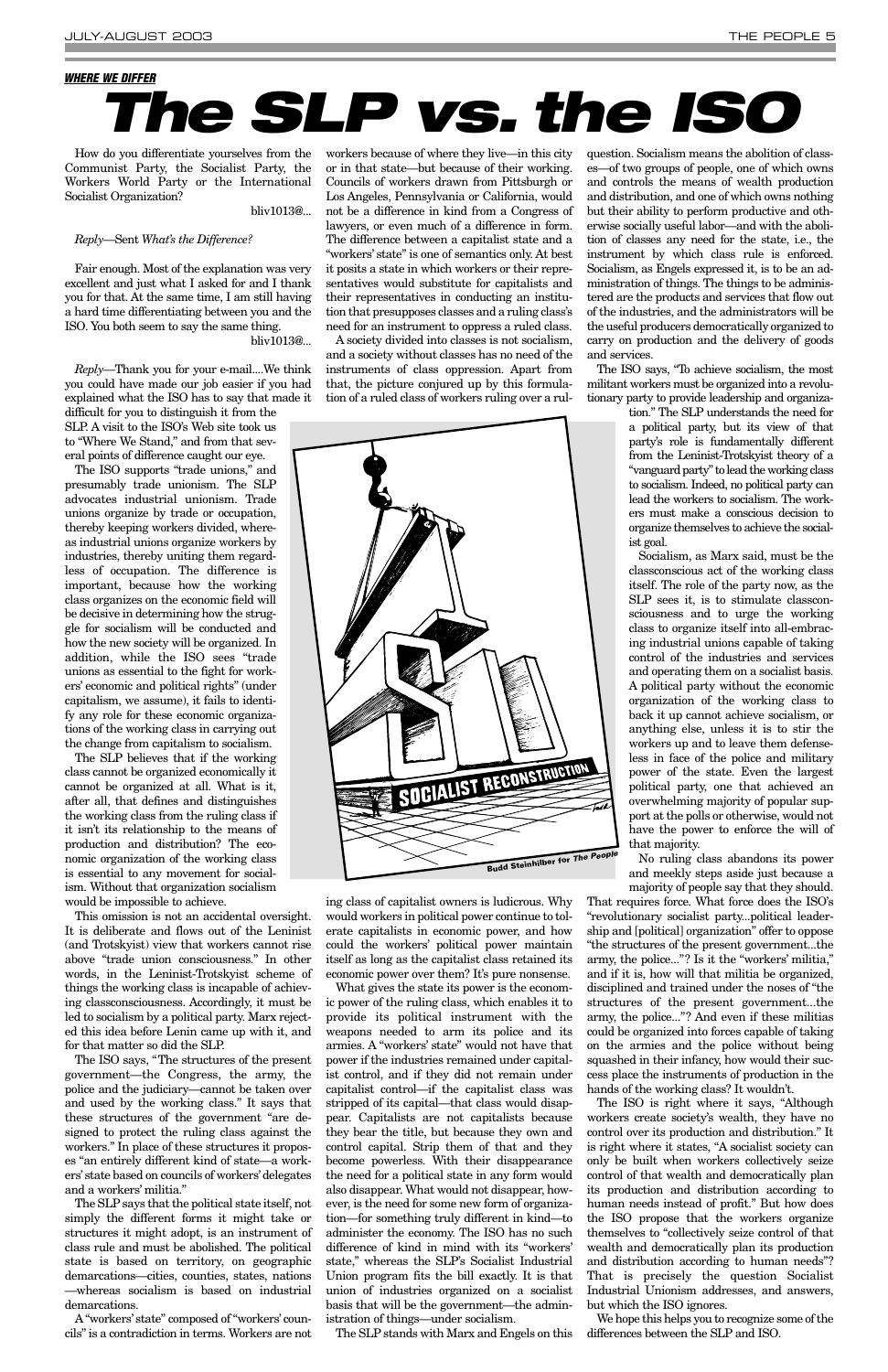ger at Iran and North Korea, the two countries he included with Iraq in his "axis of evil" speech to Congress last year. WMDs topped the list of reasons he gave for invading Iraq.

The president and his aides claimed Iraq had WMDs in abundance, but none have been found since the war. While Mr. Bush and Defense Secretary Donald Rumsfeld insist such weapons are buried somewhere beneath Iraq's abundance of desert sand and are sure to be found, critics are saying that the administration was either badly informed or that it deliberately manufactured an excuse to justify the war. Even Congress—the same Congress that renounced its responsibilities under the Constitution to give Mr. Bush the go-ahead to do as he pleased with Iraq—is looking into the possibility that he deliberately misled the country or that he was himself misled by faulty intelligence. Regardless, President Bush is now rattling his saber in the direction of Iran and North Korea.

There are nearly 22,000 known nuclear weapons in the world today, according to the Center for Defense Information. Most are in the hands of the United States (10,656) and Russia (10,000), with the balance scattered among five or six other countries.

The CDI's nuclear weapons count assumes that Israel has about 200 such weapons, but it lists nothing for Iran or North Korea. North Korea has boasted its ability to create nuclear weapons and Iran either has or soon will have the same capacity.

Even one nuclear weapon is too many, of course, but why should the world concern itself with what Iran or North Korea might develop, or with the threat posed by India and Pakistan when their nuclear stockpiles are minuscule compared to those of the U.S. and Russia? The answers given most often are that the U.S. can be trusted, that if it is imperialist its imperialism is benign, that it represents democracy and freedom, and that what Americans want above all else is to be liked. If the answers sound silly and self-deceiving it is only because they are.

Capitalism is anything but benign, and while it may seek to hide its rapacity behind a paternalistic smile it subscribes to the Leo Durocher theory that "nice guys finish last" in the competitive world. And if anything the world of globalized capitalism is becoming increasingly competitive.

Indeed, on June 18, after the International Atomic Energy Agency issued a report on the growth of Iran's nuclear industry and its concerns that Iran may be on the verge of producing nuclear weapons, President Bush said: "The international community must come together to make it clear to Iran that we will not tolerate construction of a nuclear weapon." What the president forgot to add, however, is that the United States has exempted itself from any such restriction. Indeed, it has been widely reported that the U.S. is giving serious thought to developing so-called low yield nuclear weapons for strategic purposes. As *Popular Science* reported in June:

"Two options for the new nuclear arsenal are under consideration. Both are based on the idea that a nuclear weapon directed at the earth would unleash powerful shock waves that, like an earthquake, would rip apart even solid rock, shredding their way to the most deeply embedded enemy. One choice is to upgrade an existing atomic bomb, such as the B61-11,...

"The other possible choice is more radical: to design an entirely new weapon called a mininuke,...While the idea has been around for several decades, the mini-nuke got a boost in the recently completed Nuclear Posture Review, the first Defense Department analysis of U.S. nuclear capacities in 10 years...."

These "mini-nukes" would serve to counteract the capacity of potential adversaries to conceal their own weapons in impenetrable bunkers impervious to conventional "bunker busters." Ostensibly they are intended to defuse the capacity of "rogue states" to conceal and protect WMDs and to evade America's overwhelming military strength by posing a plausible nuclear threat to discourage a U.S. attack.

But not everyone believes that the Bush administration's interest in developing new nuclear weapons stems from a "benign" interest in keeping the world safe against the designs of maniacal terrorists or the ambitions of petty tyrants. While the U.S. unquestionably is the world's military superpower, its economic domination is threatened by emerging competitors such as China and the European Union. As the historian Eric Hobswan summed it up in *The Guardian*in June:

"...The collapse of the Soviet Union left the U.S. as the only superpower. The sudden emergence of a ruthless, antagonistic flaunting of U.S. power is hard to understand, all the more so since it fits neither with long-tested imperial policies not the interests of the U.S. economy. But patently a public assertion of global supremacy by military force is what is in the minds of the people at present dominating policy making in Washington."

> **Discussion Meetings—**Section Houston holds discussion meetings the last Saturday of the month at the Houston Public LIbrary, Franklin Branch, 6440 W. E

Why Mr. Hobswan finds it hard to understand is itself hard to understand, particularly when he adds that, "with the exception of its superiority in hi-tech weaponry, the U.S. is relying on diminishing assets. Its economy forms a diminishing share of the global economy, vulnerable in the short as well as long run."

The U.S. war on Iraq, Hobswan continued, was not all about oil. "Iraq...happened to have oil," he said, "but the war was really an exercise in showing international power."

Hobswan also expressed dismay that "U.S. policy weakens all the alternative arrangements, formal and informal, for keeping order," as if American capitalism was not primarily interested in maintaining its dominant position within those "arrangements," or without them if necessary.

In Hobswan's opinion, "Bush's existing international policy is not a particularly rational one for U.S. imperial interests—and certainly not for the interests of U.S. capitalism. Hence the divisions of opinion within the U.S. government."

There is plenty here that betrays the sad naiveté we referred to at the outset. Nonetheless, it is sufficient to give all thinking people something to mull over. It suggests that American capitalism is losing its grip as the world's dominant economic power, and it is determined to save itself or to take us all down with it. That may not appear "rational" to those who may think that capitalism cares about being rational. What capitalism needs is markets and sources of raw materials. What it needs is strategic advantage to maintain its access to these things indispensable to its survival. What is not rational is to believe anything else.

To repeat: The greatest threat to the world today is neither environmental destruction nor nuclear proliferation. These can be stopped, reversed and eliminated, but only if society is reconstituted on an entirely new and (we'll say it) *rational* foundation—*socialism*.

### *. . . Arms Race*

### directory

#### **USA NATIONAL OFFICE**

SLP, PO Box 218, Mtn. View, CA 94042-0218; (408) 280-7266; fax (408) 280-6964; e-mail: socialists@slp.org; Web site: www.slp.org.

### **AUSTRALIA**

Brian Blanchard, 58 Forest Rd., Trevallyn, Launceston, Tasmania 7250, Australia. Call or fax 0363-341952.

### **CANADA NATIONAL OFFICE**

SLP, 1550 Laperriere Ave., Ottawa, Ont., K1Z 7T2. Call Doug Irving at (613) 728-5877 (hdqtrs.); (613) 226-6682 (home); or (613) 725-1949 (fax).

#### **UKRAINE NATIONAL OFFICE**

SLP of Ukraine, 57,5/9 Manuilskogo Str., 04050 Kiev, Ukraine. Email:slpu@mail.nu.

**For complete local listings see our web site at www.slp.org.** 

| This is my contribution of $\frac{1}{2}$ for the Daniel De Leon Sesquicentennial Fund, which will help<br>support the SLP's official journal. (Please make checks/money orders payable to the Socialist Labor $\leq$<br>Party or The People.)                                                                                                                      |  |
|--------------------------------------------------------------------------------------------------------------------------------------------------------------------------------------------------------------------------------------------------------------------------------------------------------------------------------------------------------------------|--|
| Address _______                                                                                                                                                                                                                                                                                                                                                    |  |
|                                                                                                                                                                                                                                                                                                                                                                    |  |
| State $\frac{1}{\sqrt{2}}$ $\frac{1}{\sqrt{2}}$ $\frac{1}{\sqrt{2}}$ $\frac{1}{\sqrt{2}}$ $\frac{1}{\sqrt{2}}$ $\frac{1}{\sqrt{2}}$ $\frac{1}{\sqrt{2}}$ $\frac{1}{\sqrt{2}}$ $\frac{1}{\sqrt{2}}$ $\frac{1}{\sqrt{2}}$ $\frac{1}{\sqrt{2}}$ $\frac{1}{\sqrt{2}}$ $\frac{1}{\sqrt{2}}$ $\frac{1}{\sqrt{2}}$ $\frac{1}{\sqrt{2}}$ $\frac{1}{\sqrt{2}}$ $\frac{1}{\$ |  |
| (Political contributions are not tax deductible.) Acknowledgments will be made in The People.<br>Please indicate if a receipt is desired: $\Box$ Yes $\Box$ No                                                                                                                                                                                                     |  |

### Daniel De Leon Sesquicentennial Fund

#### *(Continued from page 1)*

**This publication is available in microform from University Microfilms International.**



Call toll-free 800-521-0600. Or mail inquiry to: University Microfilms International, 300 North Zeeb Road, Ann Arbor, MI 48106-1346

### **CALIFORNIA**

### **OAKLAND**

**Discussion Meeting—**Section San Francisco will hold a discussion meeting on Saturday, July 19, from 4–6:30 p.m., at the Rockridge Public Library, 5366 College St. (corner of College & Manila Sts.), Oakland. Moderator: F. Prince. For more information please call 408-280-7266.

### **OHIO**

#### **Cleveland**

**Slavic Village Harvest Festival—**Readers and their friends are invited to visit Section Cleveland's literature stand at the Slavic Village Harvest Festival, Fleet Ave and East 57th, Cleveland, on Saturday, Aug. 23, from 1–9 p.m., and on Sunday, Aug. 24, from 12 noon to 9 p.m.

#### **Columbus**

**Discussion Meetings—**Section Cleveland will hold discussion meetings at the Columbus Main Library, 96 S. Grant (at Oak Street), Columbus, on Sunday, July 13 (Conference Room 1), and on Sunday, Aug. 17 (Conference Room 2). Meetings begin at 1 p.m. For more information please call 440-237-7933.

#### **Independence**

**Discussion Meetings—**Section Cleveland will hold discussion meetings at the Days Inn, 5555 Brecksville Rd., (just south of R17-Granger Rd.), Independence, on Sunday, July 27, and on Sunday, Aug. 31. Meetings begin at 1:30 p.m. Light refreshments served. For more information please call 440-237-7933.

### **OREGON**

### **Portland**

**Discussion Meetings—**Section Portland holds discussion meetings every second Saturday of the month. Meetings are usually held at the Central Library, but the exact time varies. For more information please call Sid at 503-226- 2881 or visit our Web site at http://slp.pdx.home.mindspring.com.



### **Houston**

southwest Houston. The time of the meetings varies. Those interested please call 281-838-0008, e-mail houstonslp@ev1.net or visit the section's Web site at http://houstonslp .tripod.com.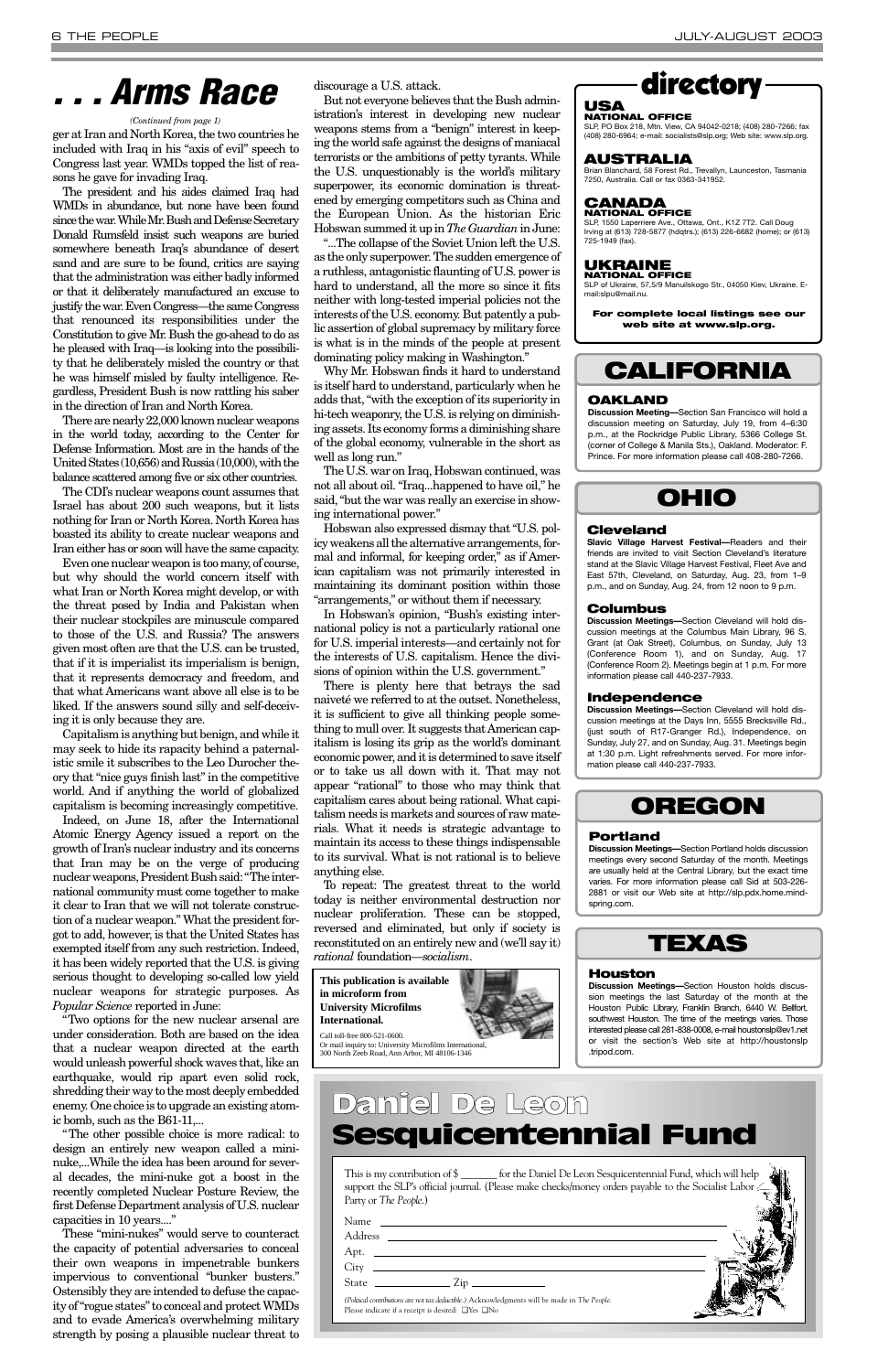#### (April 5–June 20)

*Daniel De Leon Sesquicentennial Fund* Joan Davis \$1,200; \$1,000 each Joseph B. McCabe, Kay Lewis (In memory of Grace Hamilton); \$500 each Anonymous, Irene Schelin, Jack Radov, Section Cleveland; Anonymous \$315; Ruth Hall \$200; Bernard M. Presser \$139.50; Section Cook County, Ill., \$115.64; Daniel Worcester \$107; \$100 each Dale Birum (In memory of Joseph C. Toth), George & Gloria Grove Olman (In memory of Grace Hamilton), George S. Taylor, Jane Grove Martin (In memory of Grace Hamilton), Marie Grove (In memory of Grace Hamilton), Raymond Solomon, Roy K. Nelson, Michael Preston; Marjorie Mills \$84; \$80 each Andrew Northall, Jim Plant; \$50 each Anonymous (In memory of John R. Aiken), D.G. Mackintosh, Harvey K. Fuller, Phyllis Emerson, Ron Harner, Walter Vojnov (In memory of Grace May Hamilton); Paul D. Lawrence \$44.

\$30 each Brian McGray (In memory of Grace Hamilton), Daniel Brian Lazarus, Frank Burdua, Robert Jensen; Aune Gustafson \$28; George E. Gray \$26; \$25 each John & Mary Brlas (In memory of Comrade Arla A. Albaugh), Rafael Falcón, Rosemary Gale; Severino Majkus \$23.40; \$20 each Chris Camacho, O.K. Rutschman, Thomas Harvey; Tanner Zahrt \$18; Richard Wilson \$16.50; \$15 each Harry Buskirk, Maurice Greb, R.E. Wolf, Steve Littleton; Marshall G. Soura \$12; Robert & Mandarsita Brothers \$11; \$10 each Carl Ringo, Charles Gerhard, Eric Eisenstein, Harry Gibson, Henry Coretz, Jim Buffaloe, Richard Mack, Robert Erlitz, Robert M. Garavel, Steve Coffey; Sid Rasmussen \$8.50; D. Borowsky \$8; Thomas C. McEvoy \$7; \$5 each Joseph Bellon, Kenneth Frisbie, Ralph Rieder, Sylvia Kuzminski, Werner Louderback.

Total: \$8,063.54

*SLP Sustainer Fund*

Joseph L. Bregni \$400; \$300 each Bernard Bortnick, Chris Dobreff, Robert Burns; Karl H. Heck \$200; \$150 each Donald J. Donaker, William E. Tucker; Carl C. Miller Jr. \$140; Lois Reynolds \$100; Richard Aiken (In memory of John W. Aiken) \$90; Section Wayne County, Mich. (In memory of Comrade Joseph C. Toth) \$77: Warren & Nancy Carlen \$50, Section Wayne Co. \$25, Walter Bagnick \$2; \$50 each Frank & Margaret Roemhild, Michael Preston; Lois Kubit \$35; \$30 each Clayton Hewitt, Jill Campbell, Steve Littleton; Archie Sim (In memory of Grace May Hamilton) \$25; \$20 each George E. Gray, Section San Francisco Bay Area: William Kelley; Wendel Wettland \$18; Section Wayne County, Mich., \$10; George Gaylord Jr. \$1.

Total: \$2,526.00

*SLP Leaflet Fund* Walter Vojnov \$200; Chris Dobreff \$140; Norman K. Smith \$100; \$50 each Frank & Betsy Kennedy, Henrietta Lasher, Richard Woodward, Ruth R. Hall, Tony Marsella, William E. Tucker; Joseph C. Massimino \$47; William M. Barry \$35; Thomas Puszykowski \$30; \$25 each Donald Rogers, Harley Selkregg, John & Mary Brlas, John Hagerty, Leonard S. Minkwic Jr., Marty Radov, Olaf Mend, Peter Teeuwissen, Phillip Colligan, Reynold R. Elkins, Roger Stevens, Stanley W. Tuttle, Steve Druk; Anonymous \$21; \$20 each Bruce Gard, Charles L. Gerhard, Donald L. Sccott, George Kira, J. Blessington, James A. Barr, James Buffaloe, Joseph T. Longo, Leonard Kitts, Linda Nichols, Newman McDonald, Orville Rutschman, Sarah Haggard.

\$15 each Carl Archambeau, Diane Lorraine Poole, Jan J. Reiner; \$10 each C. Hensley, Dagfinn Sjoen, Daniel Goodsaid, Dora Ruggiero, Edward Killian, Elridge Culpepper, Ewald Nielsen, Georges Rémi Robin, H.B. Madsen, Ira Werner, Jay H. Martin, Jim Spencer, L. Cirino, L. Lela, Libi & Raoul Coquereau, Margery Arrowood, R. Hofem, Rafael Falcón, Richard F. Mack, Robert A. Nash, Robert M. Garavel; Norm Kletecka \$7; Ron Ingalsbe \$6; \$5 each Albert Pérez, Anthony De Bella, Charles A. Lundquist, Col. Don Shepherd, David E. Casey, Don Borowsky, Donald F. Cuddihee, Joan M. Davis, Joseph Bellon, K. Paul Ebert, Lee J. Maternowski, Ronald L. Stidham, The Flatwoods Free Press, Walter K. Bagnick, Werner Louderback, William Prinz; \$3 each Daniel Worcester, Joseph Foster, Milton Poulos; \$2 each Linda K. Christian-Smith & Kenneth Smith, Lissette Orellana, Richard Wilson, Robert Cymbala, Robert Napello; Don Patrick \$1.

Total: \$1,826.00

*Press Security Fund*

Joseph L. Bregni \$200; \$100 each Nick York (In memory of my sister, Mrs. Helen Nicholas), Smoly Fink; Socialist Labor Party of Canada \$85.60; Matthew Rinaldi \$25; Raymond Solomon \$15; F. Beedle \$10.

Total: \$535.60

*SLP Emergency Fund* R.E. Langh \$25; R. Hofem \$20. Total: \$45.00

#### **Socialist Labor Party**

| <b>Financial Summary</b>            |  |
|-------------------------------------|--|
| $(Apri-May 2003)$                   |  |
| Bank Balance (March 31) \$87,506.82 |  |
|                                     |  |
|                                     |  |
|                                     |  |
|                                     |  |
|                                     |  |

Constitution, they did not invoke God to make things work. They set up a system of laws that they considered best suited for the times. And they wisely established an amendment clause, not thinking their work would last for all time, thus providing the basis for a peaceful and legal transition to a new system. Workers need to assert their right to do so and emulate the Founders in regarding religion as a private, not a political, concern.

capitalism will wake workers up to the fact that socialism is the only solution to those problems. The SLP will be here and ready for them when they do."

Well, we hope that the SLP will be here. We are working hard to make sure it is. But nothing is certain in this uncertain world of capitalism, and work as we may we know that our efforts alone are not enough. We need the help of everyone who understands the program and principles of the SLP, including their financial help.

The SLP is still struggling to overcome a financial crisis that our readers and supporters have been combating for many months. Publication of this issue of *The People* is evidence of how successful that struggle has been to now. But we are far from being out of the woods. Please use the coupon on page 6 to show that you are still in the fight.

While he cries it down, he defends its cause. He would hold off an inevitable result, and, like the cringing, fawning, governing class with which he affiliates, he would still use the results of capitalism, and would so restrict them that many more, and much more tyrannous masters would be given to the working class. It may not be amiss to express the machine question in theological language. The machine is unlike man. It was not "conceived in sin." It "fell" because of the company into whose hands it was placed. Its "redemption" can only be accomplished by taking it out of those hands, and placing it in the hands of the people who use the machine.

Crosby overlooks all the real points in the

matter, and he tries to argue onto safe ground by holding up a few of the effects of "expansion." Those effects of expansion are only the effects of capitalism, and in order to do away with them, it is necessary to do away with capitalism. That is the mission of the Socialist Labor Party, and Crosby is miles from the conflict when he joins in the anti-imperialistic kite flying. \_\_\_\_\_\_

\*Ernest Howard Crosby (1856–1907) was a reformer and president of the Anti-Imperialist League of New York. The leaflet quoted by De Leon was reprinted from the October 1900 issue of the *American Federationist*, where it appeared under the title of "Imperialism and Labor." Crosby also was an ardent admirer and biographer of Leo Tolstoy, the Russian pacifist and author of *War and Peace*.

## *...De Leon Editorial*

### *...SLP Successes*

#### *(Continued from page 1)*

# *...Unemployment*

*(Continued from page 1)*

talists is unlikely to create many of them.

Capitalists invest in expanding productive capacity when they believe doing so provides an opportunity for making profits through the exploitation of wage labor. Yet in April U.S. industry was operating at only 74.4 percent of capacity, the lowest level since June 1983. With that much idle capacity capitalists are not too likely to invest their windfall in expanding productive capacity. Moreover, when they do smell an opportunity for profits, their investments will be in labor-displacing technology that will increase profits by intensifying the exploitation of the working class.

In May 9.0 million workers were unemployed and the unemployment rate moved up to 6.1 percent, according to the U.S. Bureau of Labor Statistics (BLS). That's the highest number of unemployed workers in almost 10 years, and the first time the unemployment rate has reached 6.1 percent since July 1994. Moreover, the real situation for workers is far grimmer than even these figures indicate. Since March 2001 more than 4 million adults have dropped out of the labor force, as capitalist statisticians put it. That means they are neither employed nor "actively" looking for work. While a handful may have won lottery jackpots, most have stopped looking for work because they are convinced no jobs exist. That is not an unreasonable conviction. As of April, there were 2.2 million fewer manufacturing jobs than there had been 33 months earlier.

In fact, the BLS actually publishes a statistic indicating workers "not in the labor force" but who "want a job now." In April, there were 4.42 million such workers. Adding those to the number of the officially unemployed, the number of jobless workers rose to at least 13.2 million, and the actual unemployment rate was at least 8.7 percent. Moreover, there are millions more working only part time who

want full-time work.

In short, U.S. capitalism is again in the throes of one of its periodic "crises of overproduction." Because of exploitation, workers receive in wages only a fraction of the value they create. They cannot buy back all the commodities they have produced. Despite the extravagant consumption of capitalists, waste, exports, the expense of maintaining the political state and investment in new production, markets periodically become glutted, inventories balloon, production is cut back and unemployment soars as capitalism slumps into another economic crisis.

Capitalist politicians have no solutions. Their job is to maintain capitalism, the very cause of the problems.

The only genuine alternative is socialism. When the economy is socially owned and production is democratically planned and managed by the useful producers to meet social needs there will be no more exploitation—the producers will receive the full social value of what they produce. The "crises of overproduction" and unemployment will disappear along with capitalism.

#### *(Continued from page 4)*



*(Continued from page 8)*





**Mountain View, CA • 94042-0218**